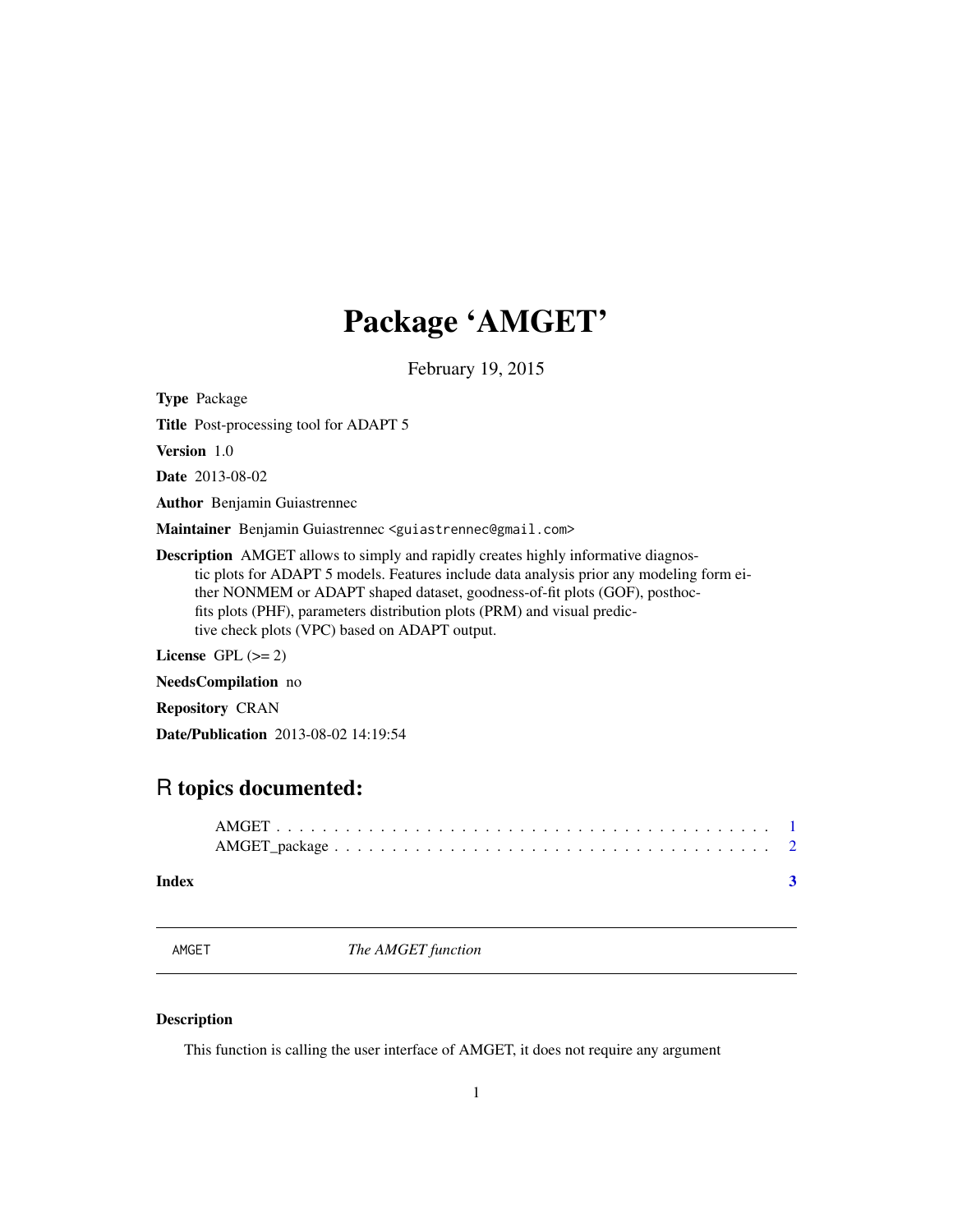#### Usage

AMGET()

#### Author(s)

Benjamin Guiastrennec <guiastrennec@gmail.com>

#### References

AMGET CPT:PSP paper <http://www.nature.com/psp/journal/v2/n7/full/psp201336a.html> AMGET Users Guide (Attached to this package) ADAPT 5 User manual <http://bmsr.usc.edu/software/adapt/>

AMGET\_package *Post-processing tool for ADAPT 5*

#### Description

AMGET allows to simply and rapidly creates highly informative diagnostic plots for ADAPT 5 models. Features include data analysis prior any modeling form either NONMEM or ADAPT shaped dataset, goodness-of-fit plots (GOF), posthoc-fits plots (PHF), parameters distribution plots (PRM) and visual predictive check plots (VPC) based on ADAPT output.

#### Usage

AMGET()

#### Author(s)

Benjamin Guiastrennec <guiastrennec@gmail.com>

#### References

AMGET CPT:PSP paper <http://www.nature.com/psp/journal/v2/n7/full/psp201336a.html> AMGET Users Guide (Attached to this package) ADAPT 5 User manual <http://bmsr.usc.edu/software/adapt/>

<span id="page-1-0"></span>